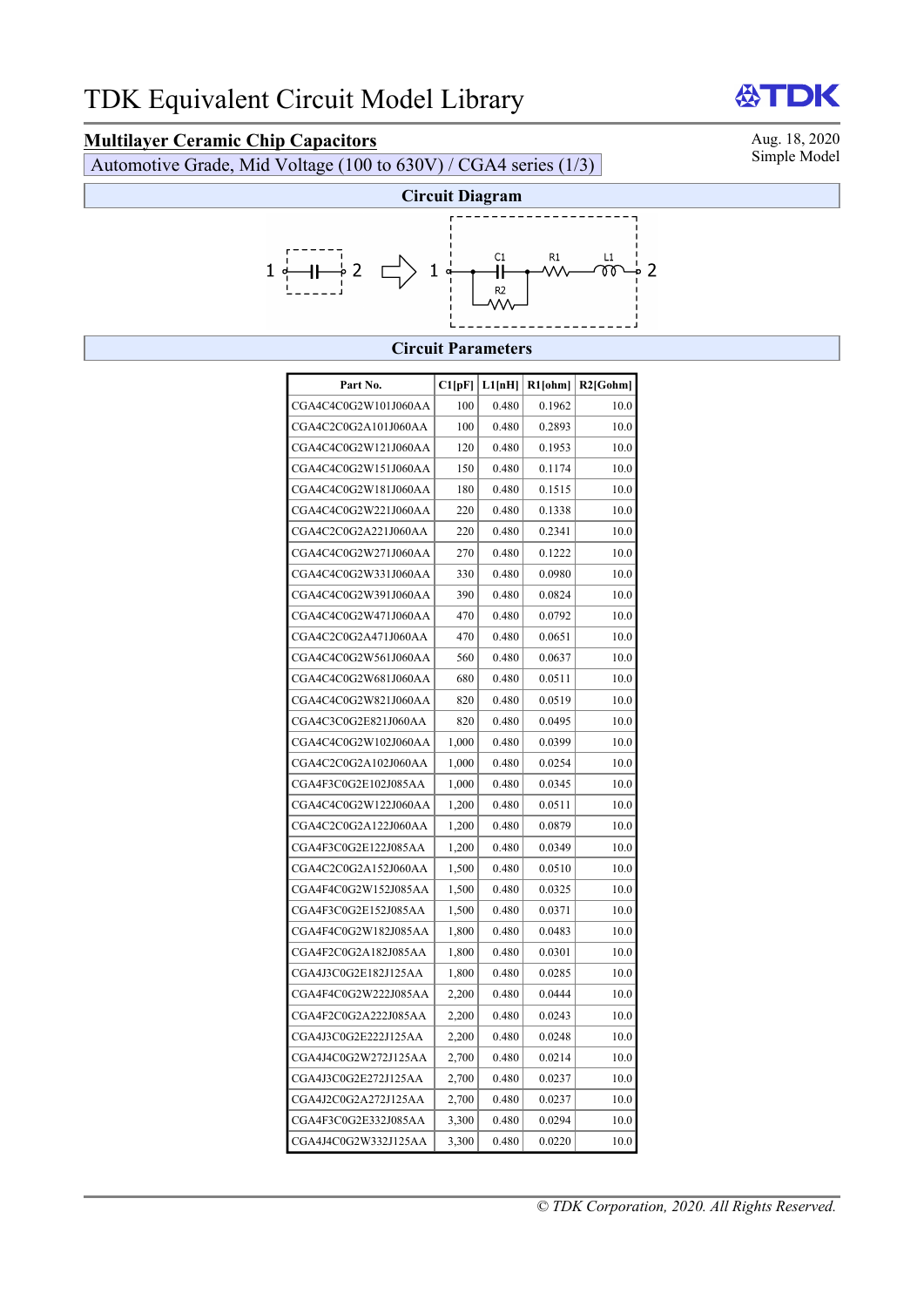## **Multilayer Ceramic Chip Capacitors**<br>Automotive Grade Mid Voltage (100 to 630V) / CGA4 series (2/3) Simple Model

Automotive Grade, Mid Voltage (100 to  $630V$ ) / CGA4 series (2/3)



### **Circuit Parameters**

| Part No.             | Cl[pF] | L1[nH] | R1[ohm] | $R2$ [Gohm] |
|----------------------|--------|--------|---------|-------------|
| CGA4J2C0G2A332J125AA | 3,300  | 0.480  | 0.0210  | 10.0        |
| CGA4J4C0G2W392J125AA | 3,900  | 0.480  | 0.0141  | 10.0        |
| CGA4J3C0G2E392J125AA | 3,900  | 0.480  | 0.0141  | 10.0        |
| CGA4J2C0G2A392J125AA | 3,900  | 0.480  | 0.0184  | 10.0        |
| CGA4J3C0G2E472J125AA | 4,700  | 0.480  | 0.0151  | 10.0        |
| CGA4J2C0G2A472J125AA | 4,700  | 0.480  | 0.0197  | 10.0        |
| CGA4J4C0G2W562J125AA | 5,600  | 0.480  | 0.0205  | 10.0        |
| CGA4J3C0G2E562J125AA | 5,600  | 0.480  | 0.0275  | 10.0        |
| CGA4J2C0G2A562J125AA | 5,600  | 0.480  | 0.0275  | 10.0        |
| CGA4J3C0G2E682J125AA | 6,800  | 0.480  | 0.0225  | 10.0        |
| CGA4J2C0G2A682J125AA | 6,800  | 0.480  | 0.0225  | 10.0        |
|                      |        |        |         |             |
| CGA4J3X7R2E682K125AA | 6,800  | 0.480  | 0.0837  | 10.0        |
| CGA4J3X7R2E682M125AA | 6,800  | 0.480  | 0.0837  | 10.0        |
| CGA4J3C0G2E822J125AA | 8,200  | 0.480  | 0.0194  | 10.0        |
| CGA4J2C0G2A822J125AA | 8,200  | 0.480  | 0.0194  | 10.0        |
| CGA4J3C0G2E103J125AA | 10,000 | 0.480  | 0.0169  | 10.0        |
| CGA4J2C0G2A103J125AA | 10,000 | 0.480  | 0.0169  | 10.0        |
| CGA4J3X7R2E103K125AA | 10,000 | 0.480  | 0.0680  | 10.0        |
| CGA4J3X7R2E103M125AA | 10,000 | 0.480  | 0.0680  | 10.0        |
| CGA4J3X7R2E153K125AA | 15,000 | 0.480  | 0.0478  | 10.0        |
| CGA4J3X7R2E153M125AA | 15,000 | 0.480  | 0.0478  | 10.0        |
| CGA4J2X7R2A153K125AA | 15,000 | 0.480  | 0.0478  | 10.0        |
| CGA4J2X7R2A153M125AA | 15,000 | 0.480  | 0.0478  | 10.0        |
| CGA4J3X7R2E223K125AA | 22,000 | 0.480  | 0.0305  | 10.0        |
| CGA4J3X7R2E223M125AA | 22,000 | 0.480  | 0.0305  | 10.0        |
| CGA4J2X7R2A223K125AA | 22,000 | 0.480  | 0.0305  | 10.0        |
| CGA4J2X7R2A223M125AA | 22,000 | 0.480  | 0.0305  | 10.0        |
| CGA4J4X7T2W223K125AA | 22,000 | 0.480  | 0.0306  | 10.0        |
| CGA4J4X7T2W223M125AA | 22,000 | 0.480  | 0.0306  | 10.0        |
| CGA4J2X7R2A333K125AA | 33,000 | 0.480  | 0.0323  | 10.0        |
| CGA4J2X7R2A333M125AA | 33,000 | 0.480  | 0.0323  | 10.0        |
| CGA4J4X7T2W333K125AA | 33,000 | 0.480  | 0.0247  | 10.0        |
| CGA4J4X7T2W333M125AA | 33,000 | 0.480  | 0.0247  | 10.0        |
| CGA4J3X7T2E333K125AA | 33,000 | 0.480  | 0.0247  | 10.0        |
| CGA4J3X7T2E333M125AA | 33,000 | 0.480  | 0.0247  | 10.0        |
| CGA4J2X7R2A473K125AA | 47,000 | 0.480  | 0.0210  | 10.0        |



*© TDK Corporation, 2020. All Rights Reserved.*